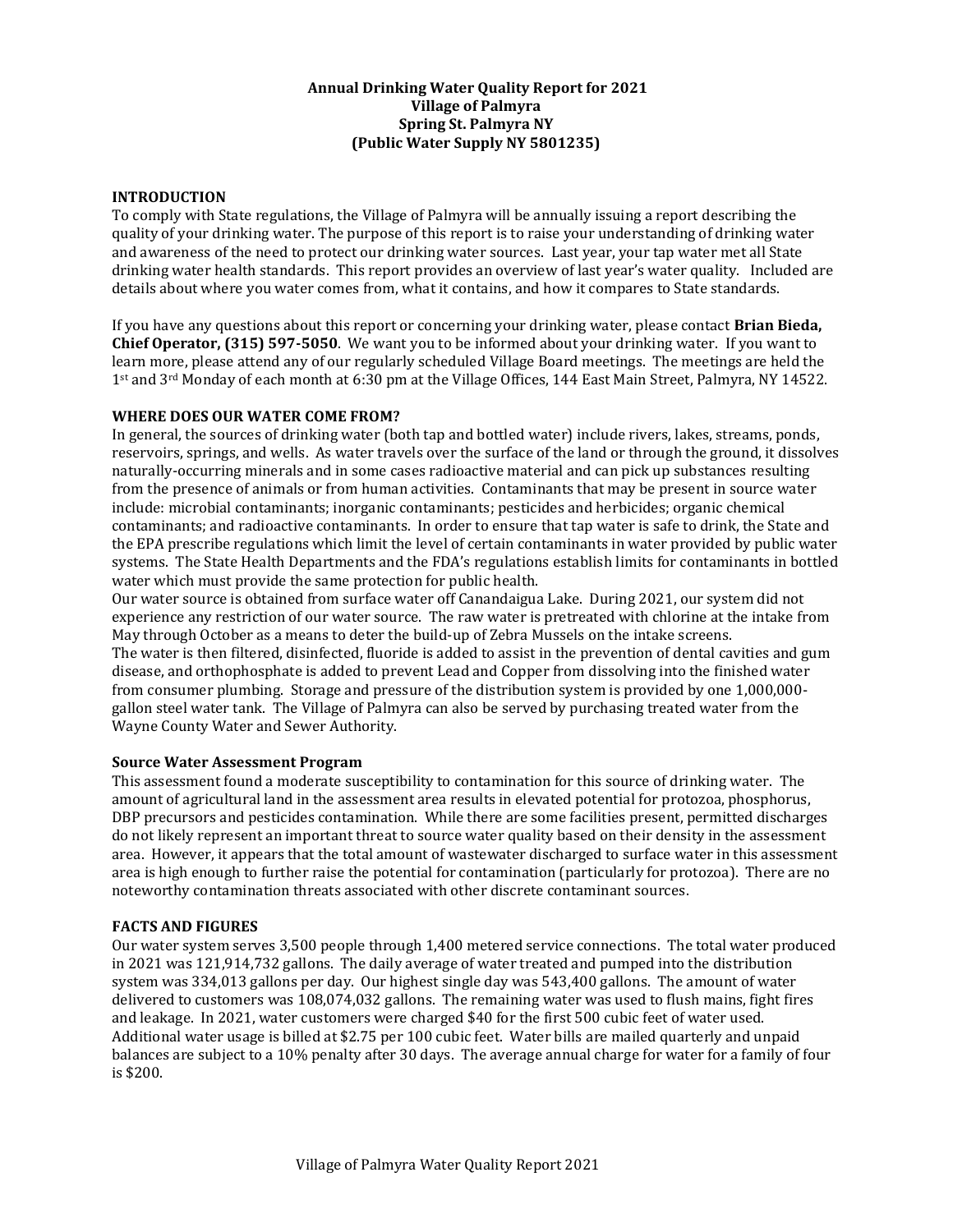# **ARE THERE CONTAMINANTS IN OUR DRINKING WATER?**

As the State regulations require, we routinely test your drinking water for numerous contaminants. These contaminants include: total coliform, turbidity, inorganic compounds, nitrate, lead and copper, volatile organic compounds, total trihalomethanes, haloacetic acids, radiological and synthetic organic compounds. The table presented below depicts which compounds were detected in your drinking water. The State allows us to test for some contaminants less than once per year because the concentrations of these contaminants do not change frequently. Some of our data, though representative, is more than one year old.

It should be noted that all drinking water, including bottled drinking water, may reasonably be expected to contain at least small amounts of some contaminants. The presence of contaminants does not necessarily indicate that water poses a health risk. More information about contaminants and potential health effects can be obtained by calling the Environmental Protection Agency's (EPA) Safe Drinking Water Hotline (800-426- 4791) or the Geneva District Office for the State of New York Department of Health (315-789-3030).

| <b>Parameter</b>                                          | <b>Units</b>  | <b>Violation</b><br>Yes/No | <b>MCLG</b>      | <b>MCL</b> | Date of<br><b>Sample</b> | Level<br><b>Detected</b>              | <b>Likely Source</b>                                                    |
|-----------------------------------------------------------|---------------|----------------------------|------------------|------------|--------------------------|---------------------------------------|-------------------------------------------------------------------------|
| Barium                                                    | $\frac{u}{L}$ | No                         | 2000             | 2000       | 2021                     | 13.1                                  | Erosion of natural<br>deposits.                                         |
| Sodium (see note 6)                                       | mg/L          | No                         | <b>NS</b>        | <b>NS</b>  | 2021                     | 26.9                                  | Naturally occurring.                                                    |
| Sulfate                                                   | mg/L          | No                         | N/A              | 250        | 2021                     | 20.2                                  | Naturally occurring.                                                    |
| Manganese                                                 | $\frac{u}{L}$ | No                         | N/A              | 300        | 2021                     | <b>ND</b>                             | Naturally occurring.                                                    |
| Fluoride                                                  | mg/L          | No                         | N/A              | 2.2        | 2021                     | 0.66                                  | Natural and additive<br>which promotes strong<br>teeth.                 |
| Total Organic<br>Carbon<br>$($ see note $7)$              | ug/L          | No                         | N/A              | <b>TT</b>  | 2018                     | 2500 - 2800                           | Naturally present in the<br>environment.                                |
| Chromium                                                  | mg/L          | No                         | 0.1              | 0.1        | 2021                     | <b>ND</b>                             | Discharge from steel and<br>pulp mills; Erosion of<br>natural deposits. |
| Nitrate – N                                               | mg/L          | No                         | 10               | $MCL = 10$ | 2021                     | 0.288                                 | Erosion of natural<br>deposits.                                         |
| Total<br>Trihalomethanes<br>Stage 2 (see note 5)          | ug/L          | No                         | N/A              | $MCL = 80$ | 2021                     | Average<br>57.28<br>$(35.00 - 65.20)$ | By-product of drinking<br>water chlorination.                           |
| HAA5<br>Stage 2 (see note 5)                              | ug/L          | No                         | N/A              | $MCL = 60$ | 2021                     | Average<br>20.65<br>$(9.10 - 27.50)$  | By-product of drinking<br>water chlorination.                           |
| <b>UCMR 4 EPA</b><br><b>SAMPLING HAA5</b><br>(see note 8) | $\text{ug/L}$ | No                         | N/A              | $MCL = 60$ | 2018                     | Average<br>13.73<br>$(0-23.80)$       | By-product of drinking<br>water chlorination.                           |
| <b>UCMR 4 EPA</b><br>SAMPLING HAA6Br<br>(see note 8)      | ug/L          | No                         | N/A              | $MCL = 60$ | 2018                     | Average<br>3.95<br>$(0.33 - 8.79)$    | By-product of drinking<br>water chlorination.                           |
| <b>UCMR 4 EPA</b><br><b>SAMPLING HAA9</b><br>(see note 8) | ug/L          | No                         | N/A              | $MCL = 60$ | 2018                     | Average<br>17.81<br>$(0.33 - 32.59)$  | By-product of drinking<br>water chlorination.                           |
| Iron                                                      | mg/L          | No                         | N/A              | 0.30       | 2021                     | ${}_{0.01}$                           | Decay of natural<br>deposits.                                           |
| Chloride                                                  | mg/L          | No                         | N/A              | 250        | 2021                     | 57.8                                  | Decay of natural deposits<br>and man-made<br>emissions.                 |
| Gross Alpha                                               | pCi/L         | No                         | $\boldsymbol{0}$ | 15         | 2021                     | 0.993                                 | Erosion of natural<br>deposits.                                         |

#### **Analytical Testing Results (Water Quality Monitoring)**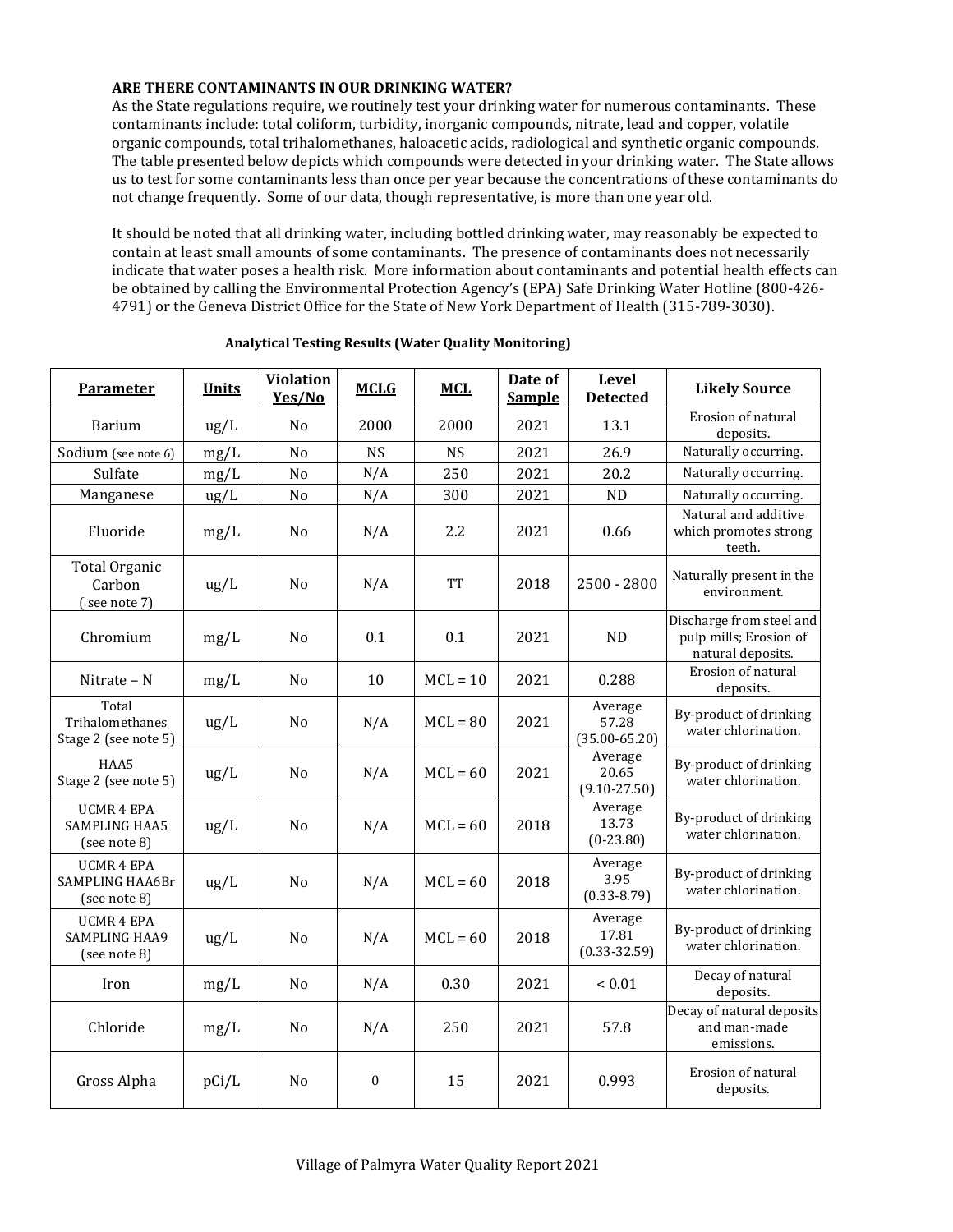| 1,4-dioxane                | ug/L       | N <sub>o</sub> | N/A              | $\mathbf{1}$                             | 2021 | 0.0246                  | Released into the<br>environment by its<br>application as a<br>pesticide. Used to<br>control broadleaf weeds<br>in agriculture and for<br>control of woody plants<br>along roadsides, railways<br>and utility rights of way. |
|----------------------------|------------|----------------|------------------|------------------------------------------|------|-------------------------|------------------------------------------------------------------------------------------------------------------------------------------------------------------------------------------------------------------------------|
| Radium - 226               | pCi/L      | No             | $\theta$         | 5                                        | 2021 | 0.070                   | Erosion of natural<br>deposits.                                                                                                                                                                                              |
| Radium - 228               | pCi/L      | No             | $\boldsymbol{0}$ | 5                                        | 2021 | 0.177                   | Erosion of natural<br>deposits.                                                                                                                                                                                              |
| Uranium                    | ug/L       | N <sub>o</sub> | $\boldsymbol{0}$ | 30                                       | 2012 | 0.514                   | Erosion of natural<br>deposits.                                                                                                                                                                                              |
| Gross Beta<br>(see note 4) | pc/L       | No             | N/A              | 50                                       | 2021 | 0.981                   | Decay of natural deposits<br>and man-made<br>emissions.                                                                                                                                                                      |
| Nickel                     | ug/L       | N/A            | N/A              | N/A                                      | 2021 | <b>ND</b>               | N/A                                                                                                                                                                                                                          |
| Turbidity<br>(see note1)   | <b>NTU</b> | No             | N/A              | $TT=<5 NTU$                              | 2021 | 0.88                    | Soil runoff.                                                                                                                                                                                                                 |
| Turbidity<br>(see note1)   | <b>NTU</b> | N <sub>o</sub> | N/A              | TT=95% of<br>samples $<$ 1<br><b>NTU</b> | 2021 | 100%                    | Soil runoff.                                                                                                                                                                                                                 |
| Copper<br>(see note 2)     | mg/L       | N <sub>o</sub> | 1.3              | $AL=1.3$                                 | 2021 | 0.77<br>$(0.17 - 0.88)$ | Corrosion of household<br>plumbing systems;<br>erosion of natural<br>deposit leaching from<br>wood preservatives.                                                                                                            |
| Lead<br>(see note 3)       | ug/L       | No             | 15               | $AL=15$                                  | 2021 | 3.1<br>$(ND - 5.9)$     | Corrosion of household<br>plumbing systems,<br>erosion of natural<br>deposits.                                                                                                                                               |

Notes:

- 1- Turbidity is a measure of the cloudiness of the water. We test it because it is a good indicator of the effectiveness of our filtration system.
- 2- The level presented represents the 90<sup>th</sup> percentile of the 20 sites tested. The 90<sup>th</sup> percentile is equal to or greater than 90% of the copper values detected in your water system. In this case, 20 samples were collected from your water system and the 90<sup>th</sup> percentile value was the third highest value 0.77 mg/L.
- 3- The level presented represents the  $90<sup>th</sup>$  percentile of the 20 samples collected.
- 4- The State considers 50 pc/l to be the level of concern for beta particles.
- 5- This level represents the highest locational running annual average calculated quarterly from the data collected.
- 6- Water containing more than 20mg/L of sodium should not be used for drinking by people who are on a severely restricted sodium diet. Water containing more than 270 mg/L of sodium should not be used for drinking by people who are on a moderately restricted sodium diet.
- 7- Total Organic Carbon was sampled on the raw lake water prior to treatment as part of the E.P.A. UCMR4 sampling requirements.
- 8- We were required to collect and analyze drinking water samples for these unregulated contaminants.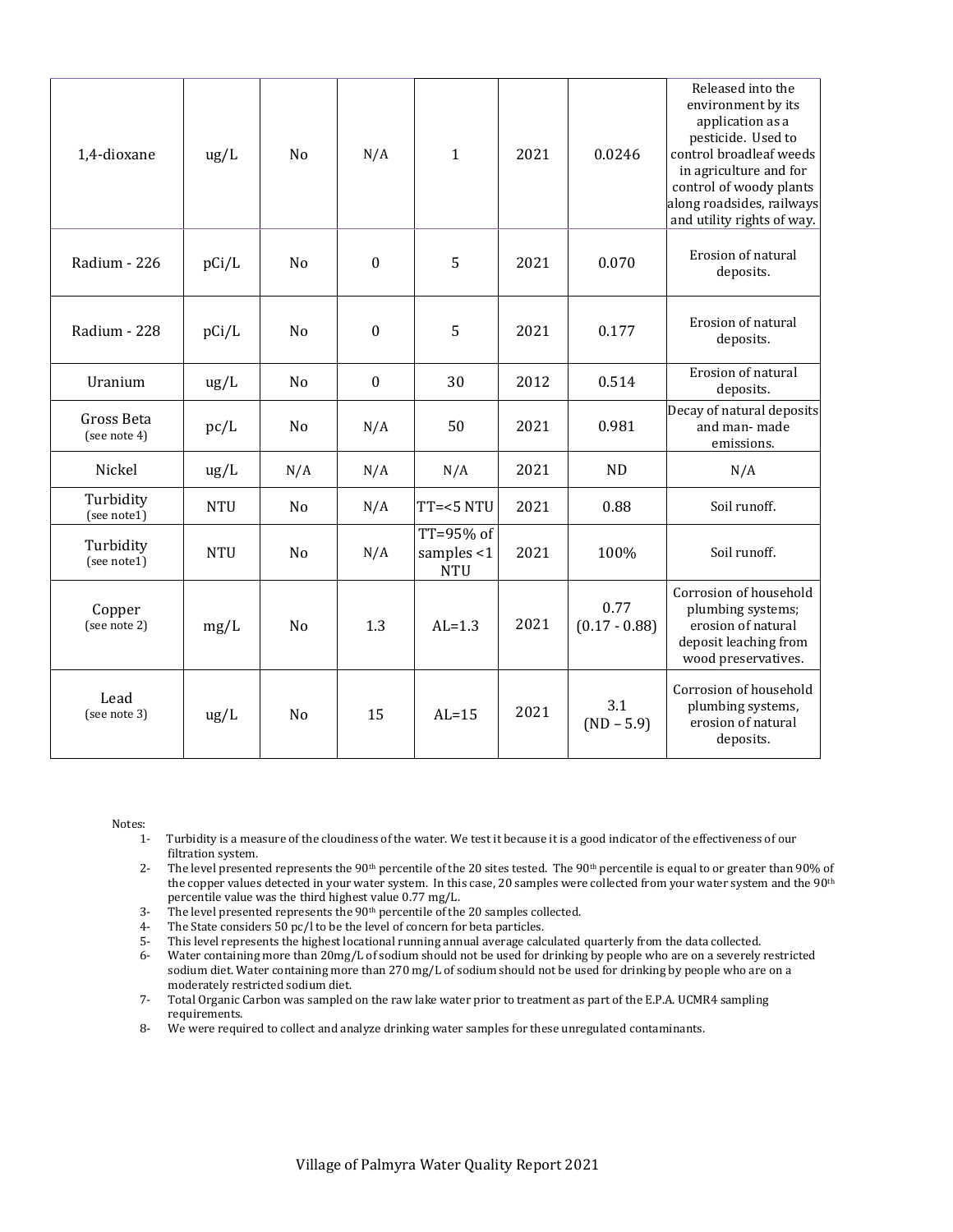#### **DEFINITIONS:**

MCL – Maximum Contaminant Level. The highest level of a contaminant that is allowed in drinking water. MCLs are set as close the MCLGs as feasible.

MCLG – Maximum Contaminant Level Goal. The level of a contaminant in drinking water below which there is no known or expected risk to health. MCLGs allow for a margin of safety.

MRDL - Maximum Residual Disinfectant Level. The highest level of a disinfectant allowed in drinking water. There is convincing evidence that addition of a disinfectant is necessary for control of microbial contaminants.

MRDLG - Maximum Residual Disinfectant Level Goal. The level of a drinking water disinfectant below which there is no known or expected risk to health. MRDLGs do not reflect the benefits of the use of disinfectants to control microbial contamination.

AL – Action Level. The concentration of a contaminant which, if exceeded, triggers treatment or other requirements which a water system must follow.

TT – Treatment Technique. A required process intended to reduce the level of a contaminant in drinking water.

ND - Non-Detects. Laboratory analysis indicates that the constituent is not present.

NTU – Nephelometric Turbidity Unit. A measure of the clarity of water. Turbidity in excess of 5 NTU is just noticeable to the average person.

mg/L – Milligrams per liter. Corresponds to one part of liquid in one million parts of liquid (parts per million– ppm).

ug/L – Micrograms per liter. Corresponds to one part of liquid in one billion parts of liquid (parts per billion– ppb).

pCi/L – Picocuries per liter. A measure of the radioactivity in water.

NA - Not Applicable NS - Not Sampled

# **IS OUR WATER SYSTEM MEETING OTHER RULES THAT GOVERN OPERATIONS?**

Palmyra Village is required to monitor your drinking water for specific contaminants on a regular basis. Results of regular monitoring are an indicator of whether or not your drinking water meets health standards. Coliform are bacteria that are naturally present in the environment are used as an indicator that other, potentially harmful, waterborne pathogens may be present or that a potential pathway exists through which contamination may enter the drinking water distribution system. When this occurs, we are required to conduct an assessment on our water system to identify and correct any problems that were found. Palmyra Village did not have a positive coliform bacteria sample within the distribution system during 2021.

#### **WHAT DOES THIS INFORMATION MEAN?**

Our water system was previously in violation for high copper levels in 2014. Although this is not an emergency, as our customers you have a right to know what happened, what you should do, and what we are doing to correct the situation. The tests taken in 2014 showed copper levels in the water above the limit or "action level". We were then required by the N.Y.S. Department of Health to evaluate our water system to determine what corrective actions would be needed. This evaluation included increased monitoring of customers household taps, testing of copper in our source water, and testing of certain water quality parameters in our distribution system. We completed this evaluation and submitted a report to the N.Y.S. Department of Health in May of 2016. It was determined that the optimal corrosion control method would be the addition of an orthophosphate sequestering agent to our finished water at the water treatment facility. This addition of orthophosphate began May 1<sup>st</sup>, 2019. Copper is an essential nutrient, but some people who drink water containing copper in the excess of the action level over a relatively short amount of time could experience gastrointestinal distress. Some people who drink water containing copper in excess of the action level over many years could suffer liver or kidney damage. People with Wilsons Disease should consult their personal doctor. We have learned through our testing that some additional contaminants have been detected; however, these contaminants were detected below New York State requirements.